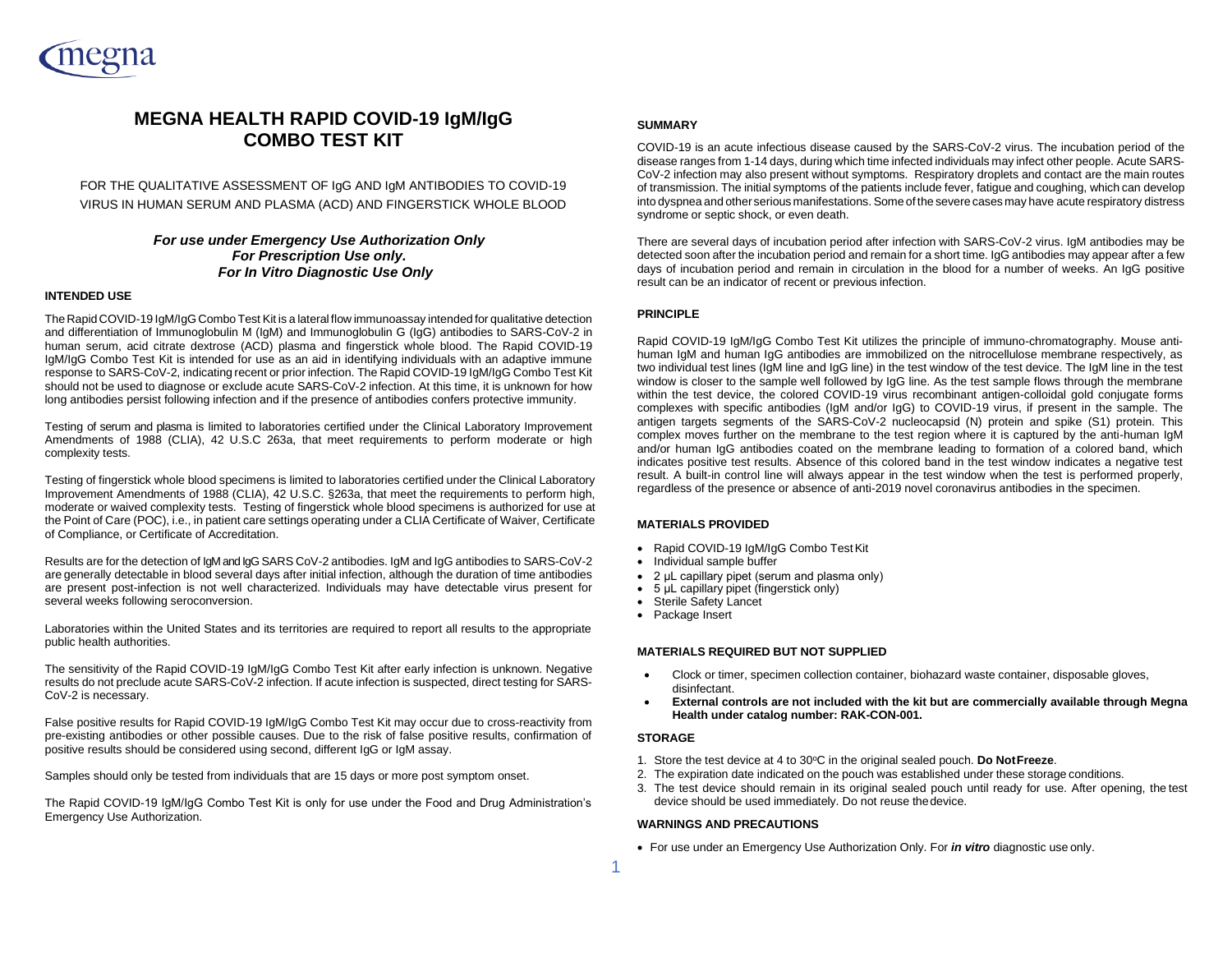

- This test has not been FDA cleared or approved, but has been authorized for emergency use by FDA under an EUA for use by authorized laboratories.
- Testing of fingerstick whole blood specimens is authorized for use at the Point of Care (POC), i.e., in patient care settings operating under a CLIA Certificate of Waiver, Certificate of Compliance or Certificate of Accreditation.
- This test has been authorized only for detecting the presence of IgM and IgG antibodies to SARS-CoV-2, not for any other viruses or pathogens.
- The emergency use of this test is only authorized for the duration of the declaration that circumstances exist justifying the authorization of emergency use of in vitro diagnostics for detection and/or diagnosis of COVID- 19 under Section 564(b)(1) of the Federal Food, Drug and Cosmetic Act, 21 U.S.C. § 360bbb-3(b)(1), unless the declaration is terminated or authorization is revoked sooner.
- Do not use the product beyond the expiration date.
- Do not use the product if the pouch is damaged or the seal is broken.
- Handle all specimens as potentially infectious.
- Follow standard Lab procedure and biosafety guidelines for handling and disposal of potentially infectious material. When the assay procedure is completed, dispose specimens based on relevant state and federal requirement for biological samples.
- Tests are for single use only.

## **SPECIMEN COLLECTION PREPARATION**

The serum, ACD plasma or fingerstick whole blood specimen should be collected under standard laboratory conditions.

- 1. Heat inactivation of specimens, which may cause hemolysis and protein denaturation, should be avoided.
- 2. The test works best on fresh samples. If testing cannot be performed immediately, serum and ACD plasma may be stored at 2-8ºC up to 3 days in case of delay in testing. For long-term storage, serum and ACD plasma specimens can be frozen at -20ºC for 3 months or -70ºC for longer period. Avoid repeated freezing/thawing cycles.

The fingerstick specimens should be collected using approved lancets and tested immediately.

## **QUALITY CONTROL**

- 1. A procedure quality control is included in the test. It will appear as a red line in the control mark area if the test has been performed correctly and the reagents are reactive.
- 2. External control standards are not included with the kit. However, external control standards are commercially available by contacting the manufacturer directly.
	- a) The controls are comprised of inactivated negative serum and inactivated positive IgG and IgM serum. The controls are inactivated to minimize risks not only to COVID-19, but also to HIV, HBV andHCV
	- b) Controls are available through Megna Health under catalog number: RAK-CON-001
- 3. Good Laboratory Practice recommends that external positive and negative controls be tested per new lot of test kits to validate reliability of the test kits. Users should refer to the instruction for use for the external controls. External controls should be run like human specimens using the instructions described herein. It is recommended that positive and negative controls are tested each time a new lot is used, when a new operator performs the test, or when the test is run in a new room/laboratory, etc. as a good laboratory practice to confirm the test procedure and to verify proper test performance.
- 4. If controls do not provide the expected results, repeat the test with a new Rapid COVID-19 Test Card and controls.; If the results are still not correct, contact Megna Health at support@megnahealth.com.

## **PROCEDURE**

#### *Preparation*

- Bring the kit components to room temperature before testing.
- Tear open the pouch to take out the Rapid COVID-19 Test cCard. Place the Rapid COVID-19 Test Card on a table or other flat surface. Once opened, the test card must be used immediately.

Label the test card with patient identity.

## *For Fingerstick Whole Blood*

- 1. Clean the fingertip from which the blood sample will be taken using clean water or alcohol wipe.
- 2. Twist cap of the lancet 360 degrees to remove the cap. Apply the lancet to fingertip of the middle or ring finger, then press the trigger.
- 3. Collect blood sample using the 5 µL capillary straw provided. Hold the 5 µL capillary straw horizontally and touch tip of the straw to the blood drop on fingertip. Capillary action will automatically draw the sample to the fill mark, then stop. **C***aution: Filling is automatic. Never squeeze before or while sampling*.
- 4. Add one drop (5 µL) of blood sample to the "S" area of the Rapid COVID-19 Test Card. To expel the sample, align the tip of the capillary straw with the sample well**.** Squeeze the bulb of the 5 µL capillary straw.
- 5. Add sample buffer. Tear open the sample buffer ampule, add 2 drops to the "Buffer" well on the test card.
- 6. Wait for 15 minutes.
- 7. Read the result. Determine if test is negative or positive by comparing to possible results shown below. Note: Results recorded after 20 minutes may not be accurate.



#### *For Serum or Plasma Specimens*

- 1. Withdraw the serum or ACD plasma specimen from the tube with the 2 uL capillary pipet provided. gently squeeze out the extra specimen to leave 2 μL in the pipet as marked with the scale line. Apply 2 μL of blood specimen to the "S" area of the Rapid COVID-19 Test Card as marked.
- 2. Add sample buffer. . Add 2 drops of sample buffer (approximately 80-100 μL) to well marked as "Buffer" on the test card.
- 3. Read the results at 15 minutes. Note: Results after 20 minutes may not be accurate.

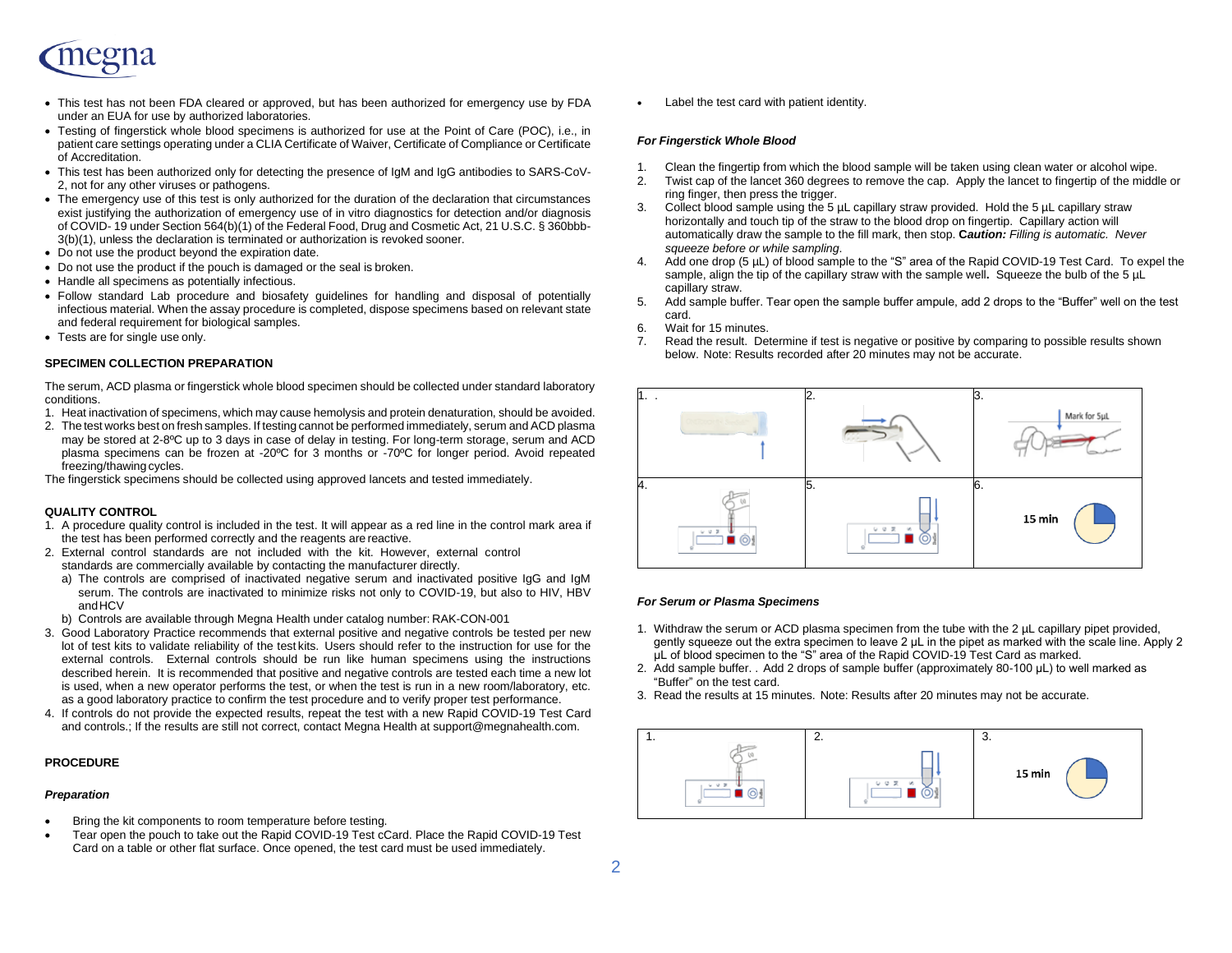

## *For External Positive and Negative Controls*

- 1. Thaw the material at room temperature until they are completely thawed prior to use.
- 2. Add one drop or 5 µL of control sample to "S" well on the test card. Test positive or negative controls separately.
- 3. Tear open the buffer ampule, add 2 drops to the "Buffer" well on the test card.
- 4. Read the results at 15 minutes.

Run the controls in the same manner as serum or plasma samples outlined above.

## **INTERPRETATION OF RESULTS**





## **CONDITIONS OF AUTHORIZATION FOR LABORATORIES**

The Rapid COVID-19 IgM/IgG Combo Test Kit Letter of Authorization, along with the authorized Fact Sheet for Healthcare Providers, the authorized Fact Sheet for Recipients, and authorized labeling are available on the FDA website[: https://www.fda.gov/medical-devices/coronavirus-disease-2019-covid-19-emergency](https://www.fda.gov/medical-devices/coronavirus-disease-2019-covid-19-emergency-use-authorizations-medical-devices/vitro-diagnostics-euas)[use-authorizations-medical-devices/in-vitro-diagnostics-euas](https://www.fda.gov/medical-devices/coronavirus-disease-2019-covid-19-emergency-use-authorizations-medical-devices/vitro-diagnostics-euas)

Authorized laboratories using the Rapid COVID-19 IgM/IgG Combo Test Kit ("your product" in the conditions below), must adhere to the Conditions of Authorization indicated in the Letter of Authorization as listed below:

- 1. Authorized laboratories\* using your product must include with test result reports, all authorized Fact Sheets. Under exigent circumstances, other appropriate methods for disseminating these Fact Sheets may be used, which may include mass media.
- 2. Authorized laboratories must use your product as outlined in the authorized labeling. Deviations from the authorized procedures, including the authorized clinical specimen types, authorized control materials, authorized other ancillary reagents and authorized materials required to use your product are not permitted.
- 3. Authorized laboratories that receive your product must notify the relevant public health authorities of their intent to run your product prior to initiating testing.
- 4. Authorized laboratories using your product must have a process in place for reporting test results to healthcare providers and relevant public health authorities, as appropriate.
- 5. Authorized laboratories must collect information on the performance of your product and report to DMD/OHT7-OIR/OPEQ/CDRH (via email: CDRH-EUA-Reporting@fda.hhs.gov) and Megna Health Inc. (email: info@megnahealth.com) any suspected occurrence of false positive or false negative results and significant deviations from the established performance characteristics of your product of which they become aware.
- 6. All laboratory personnel using your product must be appropriately trained in immunochromatographic techniques and use appropriate laboratory and personal protective equipment when handling this kit

and use your product in accordance with the authorized labeling. All laboratory personnel using the assay must also be trained in and be familiar with the interpretation of results of the product.

7. Megna Health Inc., authorized distributors, and authorized laboratories using your product must ensure that any records associated with this EUA are maintained until otherwise notified by FDA. Such records will be made available to FDA for inspection upon request.

#### \*The letter of authorization refers to "authorized laboratories" as the following:

Testing of serum and plasma is limited to laboratories certified under the Clinical Laboratory Improvement Amendments of 1988 (CLIA), 42 U.S.C 263a, that meet requirements to perform moderate or high complexity tests.

\*Testing of fingerstick whole blood specimens is limited to laboratories certified under the Clinical Laboratory Improvement Amendments of 1988 (CLIA), 42 U.S.C. §263a, that meet the requirements to perform high, moderate or waived complexity tests. Testing of fingerstick whole blood specimens is authorized for use at the Point of Care (POC), i.e., in patient care settings operating under a CLIA Certificate of Waiver, Certificate of Compliance, or Certificate of Accreditation.

## **PERFORMANCE CHARACTERISTICS:**

## **1. CLINICAL PERFORMANCE:**

#### **A. Megna Health Clinical Agreement Study**

Serum samples from a total of 126 positive patients, confirmed using an acceptable comparator RT-PCR method, and 285 negative patients were tested. Samples were collected in China between January 2020 and February, 2020. The results showed overall positive percent agreement (PPA)/sensitivity of 90.48% and overall negative percent agreement (NPA)/specificity of 98.95%.

| Days of           | <b>PCR</b> | <b>IgM</b>       |            |               | <b>IgG</b>       |            |                 |
|-------------------|------------|------------------|------------|---------------|------------------|------------|-----------------|
| Symptoms<br>Onset | Positives  | Positives        | <b>PPA</b> | 95% CI        | Positives        | <b>PPA</b> | 95% CI          |
| < 7 days          | 55         | 39               | 70.9%      | 57.9-81.2%    | 34               | 61.8%      | 48.6-73.5%      |
| 8 - 14 days       | 33         | 26               | 78.8%      | 62.2-89.3%    | 29               | 87.9%      | 72.7-95.2%      |
| $>15$ days        | 20         | 18               | 90%        | 69.9-97.2%    | 19               | 95%        | 76.4-99.1%      |
| All               | 108        | 83               | 76.9%      | 68.1-83.8%    | 82               | 75.9%      | 67.1-83.0%      |
|                   |            | <b>Negatives</b> | <b>NPA</b> | 95% CI        | <b>Negatives</b> | <b>NPA</b> | 95% CI          |
| All               | 285        | 284              | 99.6%      | 98.04 - 99.94 | 283              | 99.3%      | $97.48 - 99.81$ |
|                   |            |                  |            |               |                  |            |                 |

Total Clinical Performance Analysis for IgM & IgG

1) IgM sensitivity (Positive percent agreement): 76.9% (95% CI: 68.1% - 83.8%)

2) IgM specificity (Negative percent agreement): 99.6% (95% CI: 98.04% - 99.94%)<br>3) IgG sensitivity (Positive percent agreement): 75.9% (95% CI: 67.1% - 83.0%)

3) IgG sensitivity (Positive percent agreement): 75.9% (95% CI: 67.1% – 83.0%)

4) IgG specificity ((Negative percent agreement): 99.3% (95% CI: 97.48% – 99.81%)

## **B. Independent Clinical Agreement Validation Study**

The Rapid COVID-19 IgM/IgG Combo Test Kit was tested on June 24, 2020 at the Frederick National Laboratory for Cancer Research (FNLCR) sponsored by the National Cancer Institute (NCI). The test was validated against a panel of previously frozen samples consisting of 30 SARS-CoV-2 antibody-positive serum samples and 80 antibody-negative serum and ACD plasma samples. Each of the 30 antibody-positive samples were confirmed with a nucleic acid amplification test (NAAT) and both IgM and IgG antibodies were confirmed to be present in all 30 samples. The presence of antibodies in the samples was confirmed by several orthogonal methods prior to testing with the Rapid COVID-19 IgM/IgG Combo Test Kit. The presence of IgM and IgG antibodies specifically was confirmed by one or more comparator methods. Antibody-positive samples were selected at different antibody titers.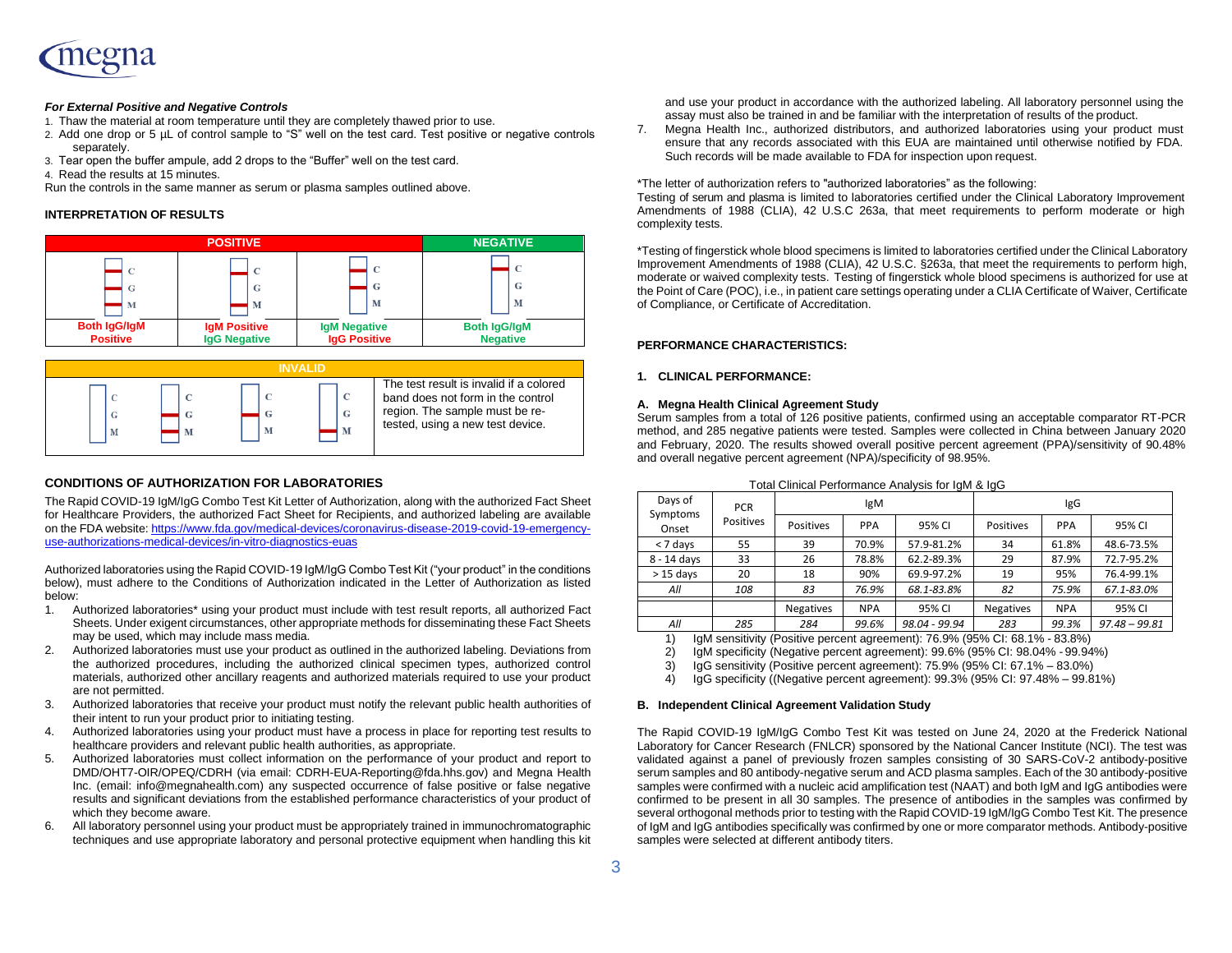All antibody-negative samples were collected prior to 2020 and include i) seventy (70) samples selected without regard to clinical status, "Negatives" and ii) ten (10) samples selected from banked serum from HIV+ patients, "HIV+". Testing was performed by one operator using 1 lot of Rapid COVID-19 IgM/IgG Combo Test Kit. Confidence intervals for sensitivity and specificity were calculated per a score method described in CLSI EP12-A2 (2008).

For the evaluation of cross-reactivity with HIV+, it was determined whether an increased false positive rate among antibody-negative samples with HIV was statistically higher than the false positive rate among antibody- negative samples without HIV (for this, a confidence interval for the difference in false positive rates was calculated per a score method described by Altman). The results and data analysis are shown in Tables below.

|                                                          | <b>Comparator Method</b> |                  |               | Collected pre-2020       |        |       |
|----------------------------------------------------------|--------------------------|------------------|---------------|--------------------------|--------|-------|
|                                                          | <b>Antibody Positive</b> |                  |               | <b>Antibody Negative</b> |        |       |
| Megna Health Rapid<br>COVID-19 IgM/IgG<br>Combo Test Kit | $lgM+$ ,<br>$IqG+$       | $lgM+$ ,<br>IgG- | IgM-,<br>lgG+ | Negative                 | $HIV+$ | Total |
| $lgM+,lgG+$                                              | 25                       |                  |               |                          |        | 25    |
| IgM+,IgG-                                                |                          |                  |               | າ                        |        | 2     |
| lgM-,IgG+                                                | 5                        |                  |               | っ                        |        |       |
| IgM-, IgG-                                               |                          |                  |               | 66                       | 10     | 76    |
| Total                                                    | 30                       |                  |               | 70                       | 10     | 110   |

| <b>Summary Statistics</b>             |                           |                     |  |  |  |
|---------------------------------------|---------------------------|---------------------|--|--|--|
| Measure                               | Estimate                  | Confidence Interval |  |  |  |
| <b>IgM Sensitivity</b>                | 83.3% (25/30)             | $(66.4\%; 92.7\%)$  |  |  |  |
| <b>IgM Specificity</b>                | 97.5% (78/80)             | $(91.3\%; 99.3\%)$  |  |  |  |
| IqG Sensitivity                       | 100% (30/30)              | $(88.7\%; 100\%)$   |  |  |  |
| IqG Specificity                       | 97.5% (78/80)             | $(91.3\%; 99.3\%)$  |  |  |  |
| <b>Combined Sensitivity</b>           | 100% (30/30)              | $(88.7\%; 100\%)$   |  |  |  |
| <b>Combined Specificity</b>           | 95.0% (76/80)             | $(87.8\%; 98\%)$    |  |  |  |
| Combined PPV for prevalence $= 5.0\%$ | 51.3%                     | $(27.7\%; 72.9\%)$  |  |  |  |
| Combined NPV for prevalence $= 5.0\%$ | 100%                      | $(99.3\%; 100\%)$   |  |  |  |
| Cross-reactivity with HIV+            | 0.0% (0/10), not detected |                     |  |  |  |

## **C. Clinical Agreement at Point of Care (with fingerstick whole blood)**

The Rapid COVID-19 IgM/IgG Combo Test Kit was tested with 130 fresh whole blood samples (45 positives and 85 negatives) collected using fingerstick devices at one Point of Care clinic. Subjects were confirmed to be either positive or negative for SARS-CoV-2 infection using a FDA authorized RT-PCR test and then confirmed samples were tested using the Megna Health Rapid COVID-19 IgM/IgG Combo Test kit. The sensitivity/PPA and specificity/(NPA) are summarized in the following tables.

| Days of<br>Symptoms<br>Onset | <b>PCR</b><br>Positives | <b>IgM</b>       |            |                  | IgG              |            |                  |
|------------------------------|-------------------------|------------------|------------|------------------|------------------|------------|------------------|
|                              |                         | Positives        | PPA        | 95% CI           | Positives        | PPA        | 95% CI           |
| < 7 days                     | 0                       | 0                | n/a        | n/a              | 0                | n/a        | n/a              |
| 8 - 14 days                  | 9                       | 8                | 88.9%      | $56.5 - 98.0\%$  |                  | 77.8%      | 45.3 - 93.7%     |
| $>15$ days                   | 36                      | 26               | 72.2%      | $57.6 - 86.9%$   | 36               | 100.0%     | $92.2 - 100.0\%$ |
| All                          | 45                      | 34               | 75.6%      | $63.0 - 88.1%$   | 43               | 95.6%      | 85.2 - 98.8%     |
|                              |                         | <b>Negatives</b> | <b>NPA</b> | 95% CI           | <b>Negatives</b> | <b>NPA</b> | 95% CI           |
| All                          | 85                      | 85               | 100.0%     | $97.0 - 100.0\%$ | 85               | 100.0%     | $97.0 - 100.0\%$ |

Summary of Clinical Performance with Fingerstick Whole Blood at POC

| Overall IgM: | Sensitivity (positive agreement): 75.6% (95% CI: 63.0 – 88.1%)   |
|--------------|------------------------------------------------------------------|
|              | Specificity (negative agreement): 100.0% (P5% CI: 97.0 – 100.0%) |
| Overall IgG: | Sensitivity (positive agreement): 95.6% (95% CI: 85.2 – 98.8%)   |
|              | Specificity (negative agreement): 100.0% (97.0 - 100.0%)         |

## **2. CROSS-REACTIVITY**

## **A. Other Infectious Diseases**

Rapid COVID-19 IgM/IgG Combo Test Kit has tested samples that were infected by the following diseases: Influenza A Virus, Influenza B Virus, Adenovirus, Rotavirus and Mycoplasma Pneumoniae. All the samples showed no effect on the specificity of the assay.

## **B. Endogenous Substances**

Rapid COVID-19 IgM/IgG Combo Test Kit has tested samples with high Rheumatoid Factor (RF), Bilirubin, Triglyceride and Hemoglobin. The results showed that these compounds had no effect on the specificity of the assay up to the listed concentration.

| Rheumatoid Factor 80 IU/mL |           | <b>Bilirubin</b> | 342 umol/L |
|----------------------------|-----------|------------------|------------|
| Triglyceride               | 37 mmol/L | Hemoglobin       | 10 mg/mL   |

## **C. Common Drugs**

Rapid COVID-19 IgM/IgG Combo Test Kit has tested samples with common drugs. The results showed that these drugs had no effect on the specificity of the assay: Histamine Hydrochloride, Interferon-α, Zanamivir, Ribavirin, Oseltamivir, Peramivir, Lopinavir, Ritonavir, Arbidol, Levofloxacin, Azithromycin, Ceftriaxone, Meropenem, Tobramycin.

## **3. CLASS SPECIFICITY**

Rapid COVID-19 IgM/IgG Combo Test Kit showed 100% agreement with expected result before and after dithiothrietol treatment (DTT) to establish antibody class specificity.

## **LIMITATIONS:**

- For use under an Emergency Use Authorization Only
- Not for use in at-home testing settings.
- This test is only to be used in CLIA certified laboratories and point-of-care testing settings.
- The test is limited to the qualitative detection of anti- SARS-CoV-2 antibody levels in serum, ACD plasma and finger stick whole blood samples and does not indicate the quantity of the antibodies. The intensity of the test line does not necessarily correlate to SARS-CoV-2 antibody titer in the specimen.
- Performance has only been established with the specimen types listed in the Intended Use. Other specimen types have not been evaluated and should not be used with this assay.
- Negative results do not preclude SARS-CoV-2 infection and should not be used as the sole basis for patient management decisions. IgM antibodies may not be detected in the first few days of infection; the sensitivity of the Rapid COVID-19 IgM/IgG Combo Test Kit early after infection is unknown. False positive results for IgM and IgG antibodies may occur due to cross-reactivity from pre-existing antibodies or other possible causes.
- A negative result can occur if the quantity of antibodies for the SARS-CoV-2 virus present in the specimen is below the detection limit of the assay, or if the virus has undergone minor amino acid mutation(s) in the epitope recognized by the antibody used in the test.
- SARS-CoV-2 IgG antibodies may be below detectable levels in patients who have been exhibiting symptoms for less than 15 days.
- SARS-CoV-2 serology tests should not be used to diagnose acute COVID-19. An assay that directly detects the virus should be used to evaluate symptomatic individuals for acute COVID-19, particularly those who have been in contact with the virus.
- Positive results may not indicate previous SARS-CoV-2 infection. Consider other information, including clinical history and local disease prevalence, in assessing the need for an alternative serology test to confirm an adaptive immune response. Positive results may be due to past or present infection with non-SARS-CoV-2 coronavirus strains such as coronavirus HKU1, NL63, OC43, or 229E